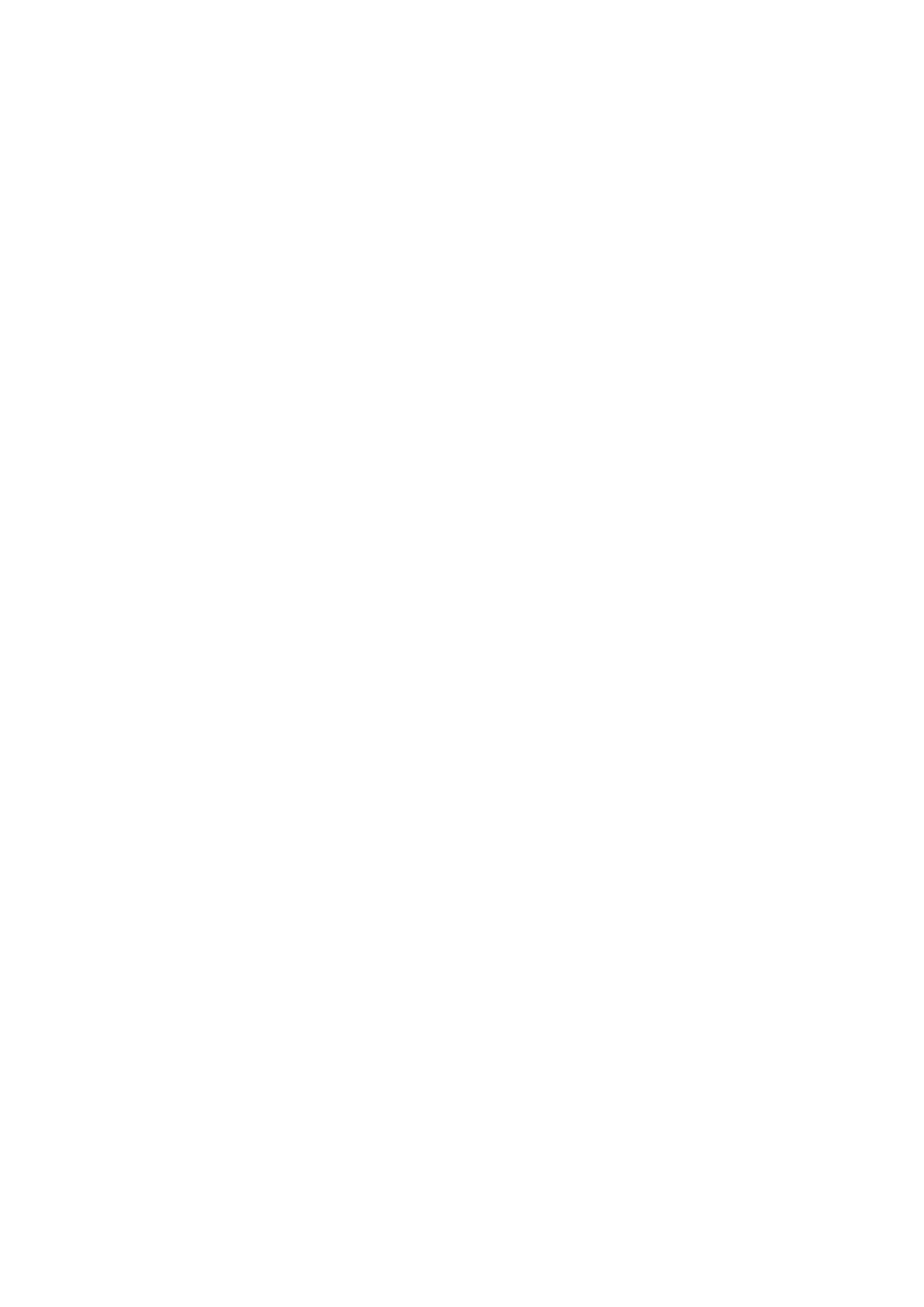Western Australia

## **Environmental Protection (Bilateral Agreements) Regulations 2021**

### **Contents**

| 1. | Citation                                           |   |
|----|----------------------------------------------------|---|
| 2. | Commencement                                       |   |
| 3. | Terms used                                         |   |
| 4. | Application to have matter dealt with as bilateral |   |
|    | matter                                             |   |
| 5. | Requirements for bilateral application             | 2 |
| 6. | Transitional provision for certain clearing permit |   |
|    | applications                                       | 3 |
|    | <b>Notes</b>                                       |   |
|    | Compilation table                                  |   |
|    | . .                                                |   |

#### **Defined terms**

As at 23 Oct 2021 Version 00-a0-00 Page i Published on www.legislation.wa.gov.au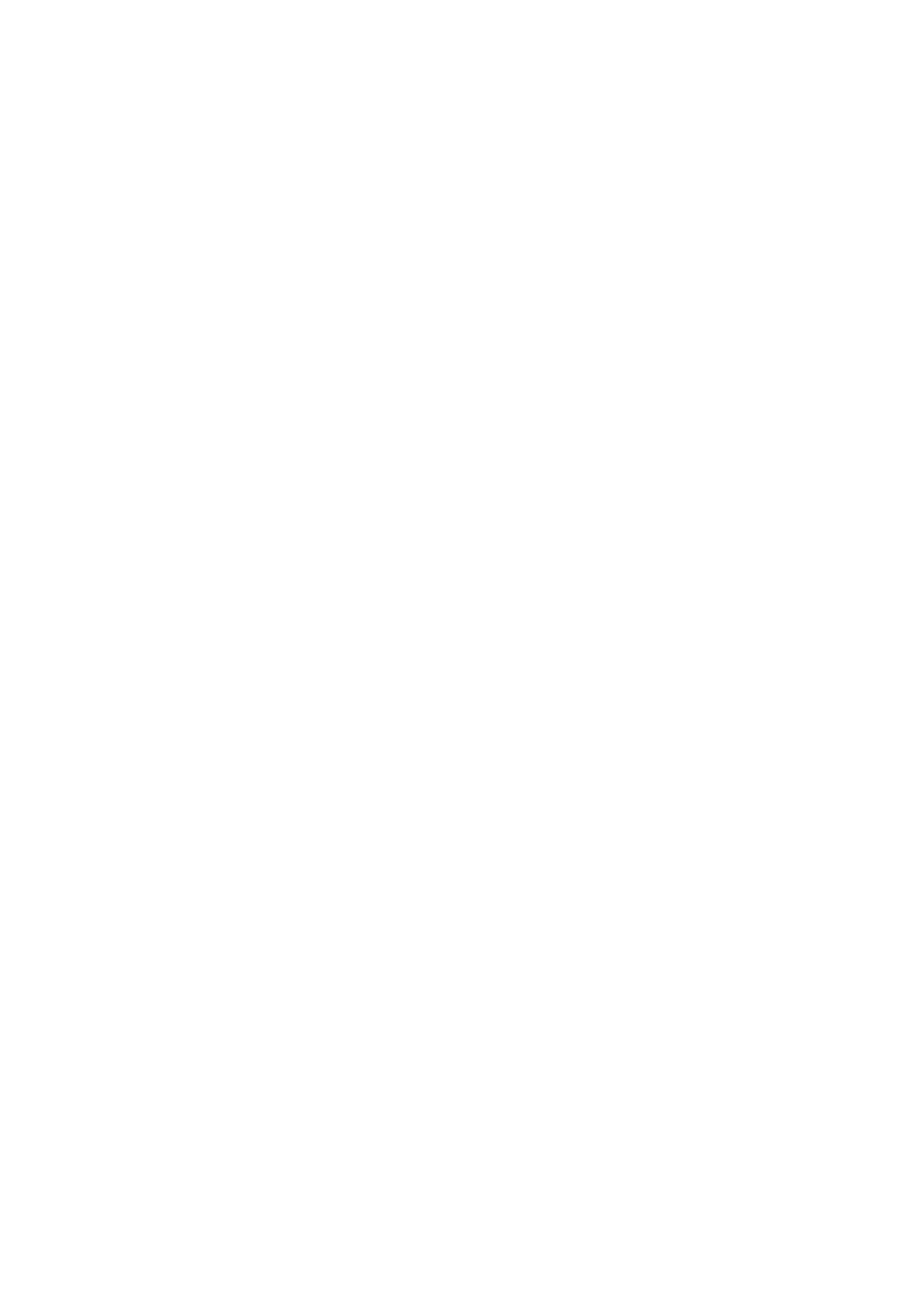Environmental Protection Act 1986

## **Environmental Protection (Bilateral Agreements) Regulations 2021**

#### **1. Citation**

These regulations are the *Environmental Protection (Bilateral Agreements) Regulations 2021*.

#### **2. Commencement**

These regulations come into operation as follows —

- (a) regulations 1 and  $2$  on the day on which these regulations are published in the *Gazette*;
- (b) the rest of the regulations on the day on which the *Environmental Protection Amendment Act 2020* section 100 comes into operation.

#### **3. Terms used**

In these regulations —

*bilateral application* means an application referred to in regulation 4(1);

*initiating process*, for a matter, means an application or other process that initiates consideration of the matter under the Act;

*relevant State entity*, for a matter, means the State entity who is given the initiating process for the matter.

#### **4. Application to have matter dealt with as bilateral matter**

(1) A person may, in respect of a matter, apply to the relevant State entity for the matter to be dealt with under the Act as a bilateral matter if, under a bilateral agreement, the performance of functions in respect of the matter by a State entity will or may

As at 23 Oct 2021 Version 00-a0-00 Page 1 Published on www.legislation.wa.gov.au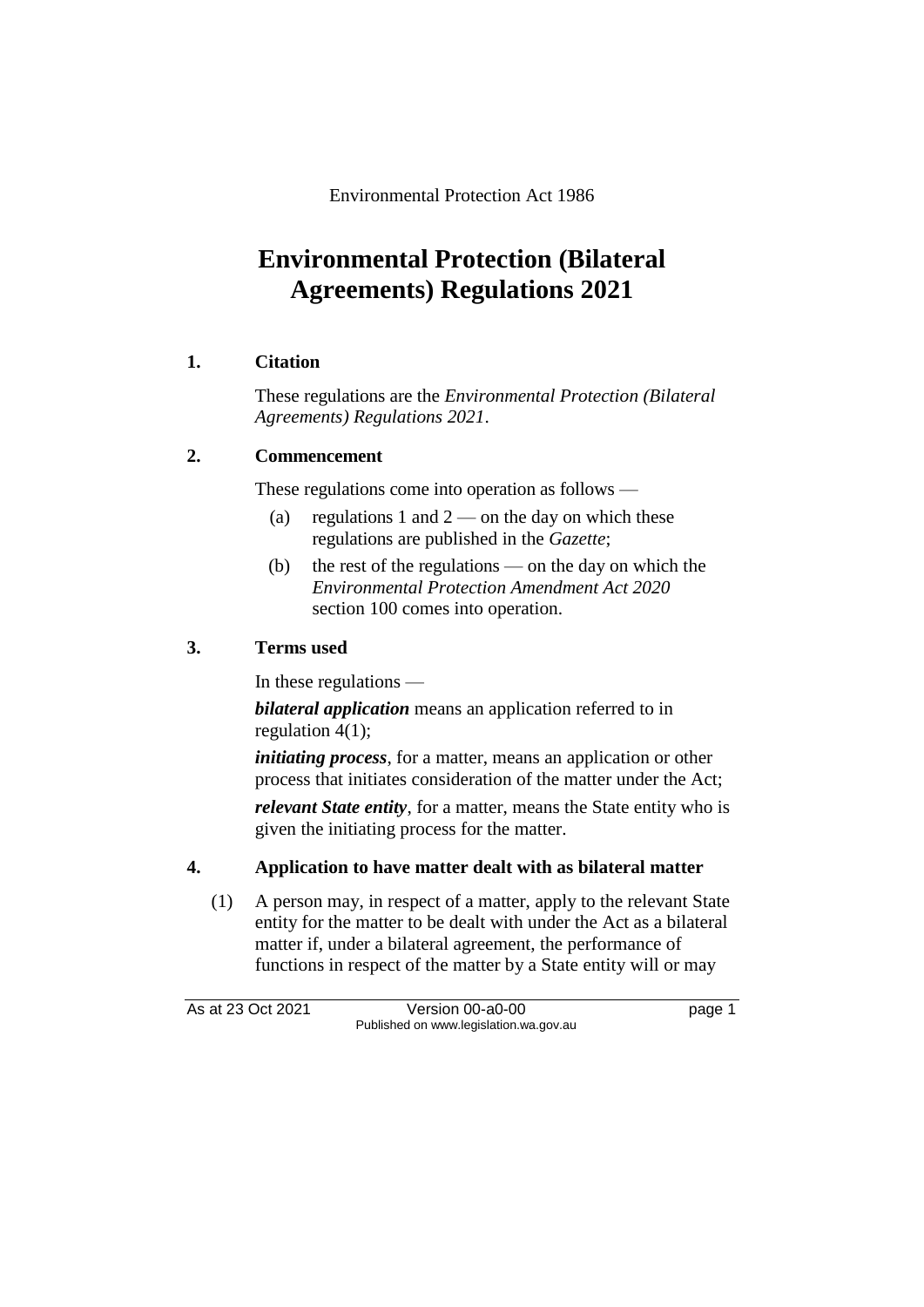| have effect for the purposes of the Commonwealth Environment |
|--------------------------------------------------------------|
| Act.                                                         |

- (2) The person must make a bilateral application in relation to a matter —
	- (a) if the initiating process for the matter is a referral of a proposal by a person other than the proponent and the proponent receives a requisition under section 38F(2) of the Act — on or before the day on which the compliance period specified in the requisition under that section ends; or
	- (b) in any other case on the day on which the initiating process for the matter is given to the relevant State entity for the matter.
- (3) However, if a bilateral application in relation to a matter is not made in accordance with subregulation (2), the relevant State entity for the matter may decide to accept a bilateral application on a later day if the relevant State entity considers it appropriate to do so.
- (4) When making a decision under subregulation (3), without limiting the matters to which the relevant State entity for the matter may have regard, the relevant State entity must have regard to the extent to which the relevant State entity has performed their functions under the Act in relation to the matter.

#### **5. Requirements for bilateral application**

A bilateral application must —

- (a) be in writing; and
- (b) if a form is approved for use in submitting the application under section 122B of the Act —
	- (i) be in the approved form; and
	- (ii) contain or be accompanied by any information required as indicated in the form.

page 2 Version 00-a0-00 As at 23 Oct 2021 Published on www.legislation.wa.gov.au

**r. 5**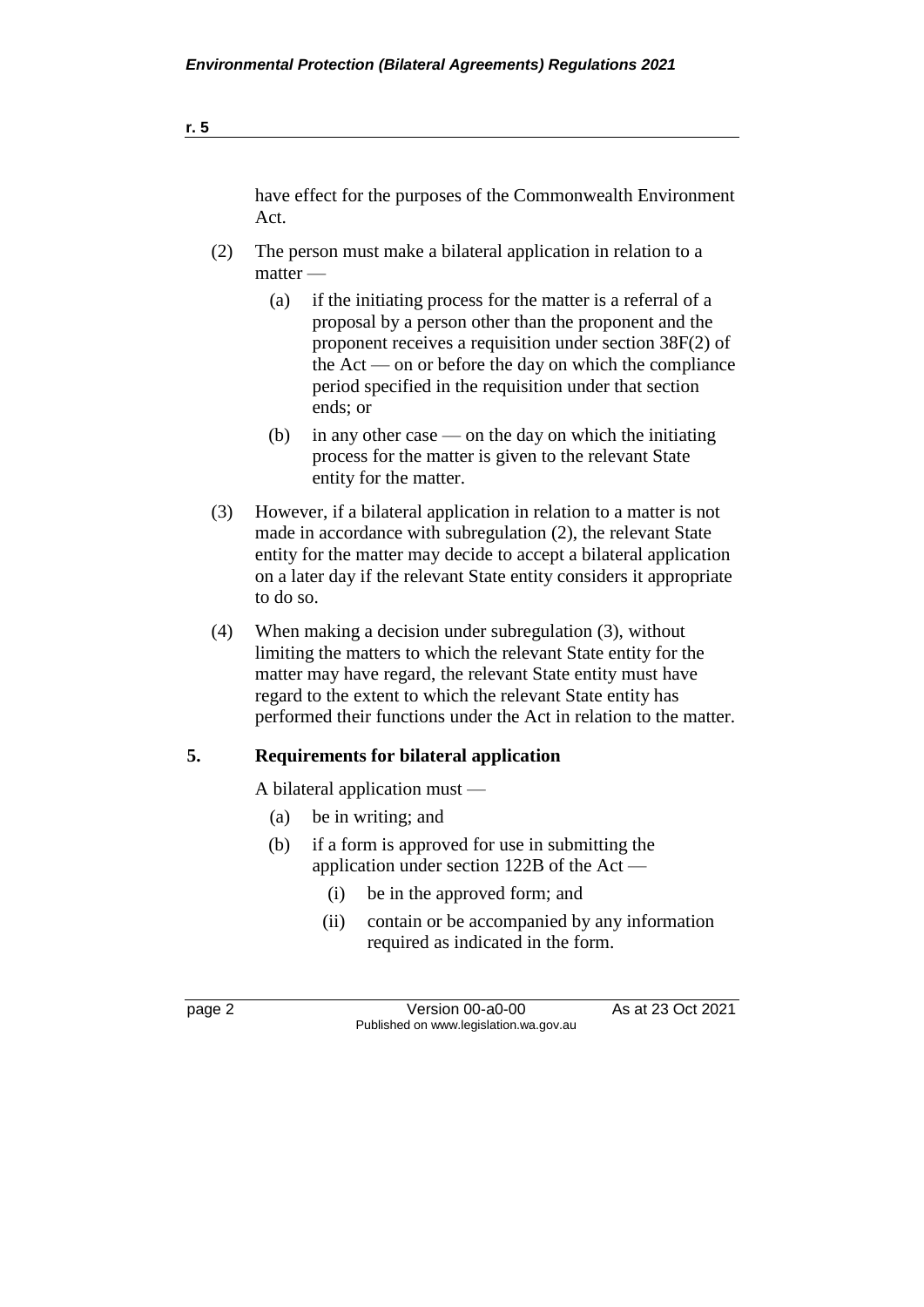#### **6. Transitional provision for certain clearing permit applications**

- (1) This regulation applies if, before the day (*commencement day*) on which this regulation comes into operation —
	- (a) a person has applied under Part V Division 2 of the Act for a clearing permit; and
	- (b) the clearing permit application is being assessed in accordance with the "Bilateral agreement made under section 45 of the *Environment Protection and Biodiversity Conservation Act 1999* (Cth) relating to environmental assessment" entered into by the State and the Commonwealth on 3 October 2014.
- (2) The person who applied for the clearing permit is taken to have made, on commencement day, a bilateral application in respect of the clearing permit application in accordance with these regulations.

As at 23 Oct 2021 Version 00-a0-00 Page 3 Published on www.legislation.wa.gov.au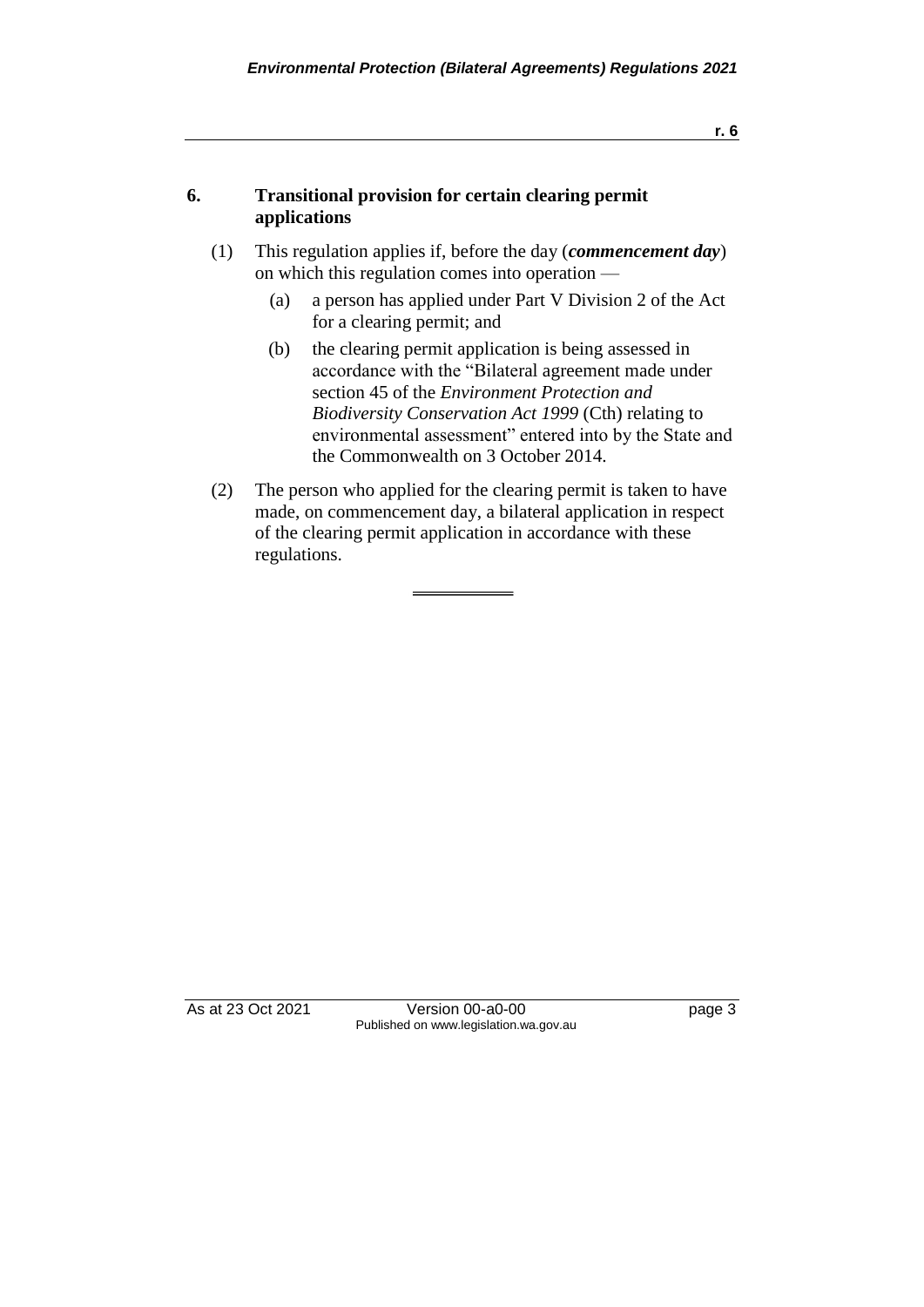### **Notes**

This is a compilation of the *Environmental Protection (Bilateral Agreements) Regulations 2021*. For provisions that have come into operation see the compilation table.

**Compilation table**

| <b>Citation</b>                                                            | <b>Published</b>           | Commencement                                                                                                                             |
|----------------------------------------------------------------------------|----------------------------|------------------------------------------------------------------------------------------------------------------------------------------|
| <b>Environmental Protection (Bilateral</b><br>Agreements) Regulations 2021 | SL 2021/177<br>22 Oct 2021 | r. 1 and 2: 22 Oct 2021<br>(see r. $2(a)$ );<br>Regulations other than r. 1 and 2:<br>23 Oct 2021 (see r. 2(b) and<br>SL 2021/176 cl. 2) |

page 4 Version 00-a0-00 As at 23 Oct 2021 Published on www.legislation.wa.gov.au